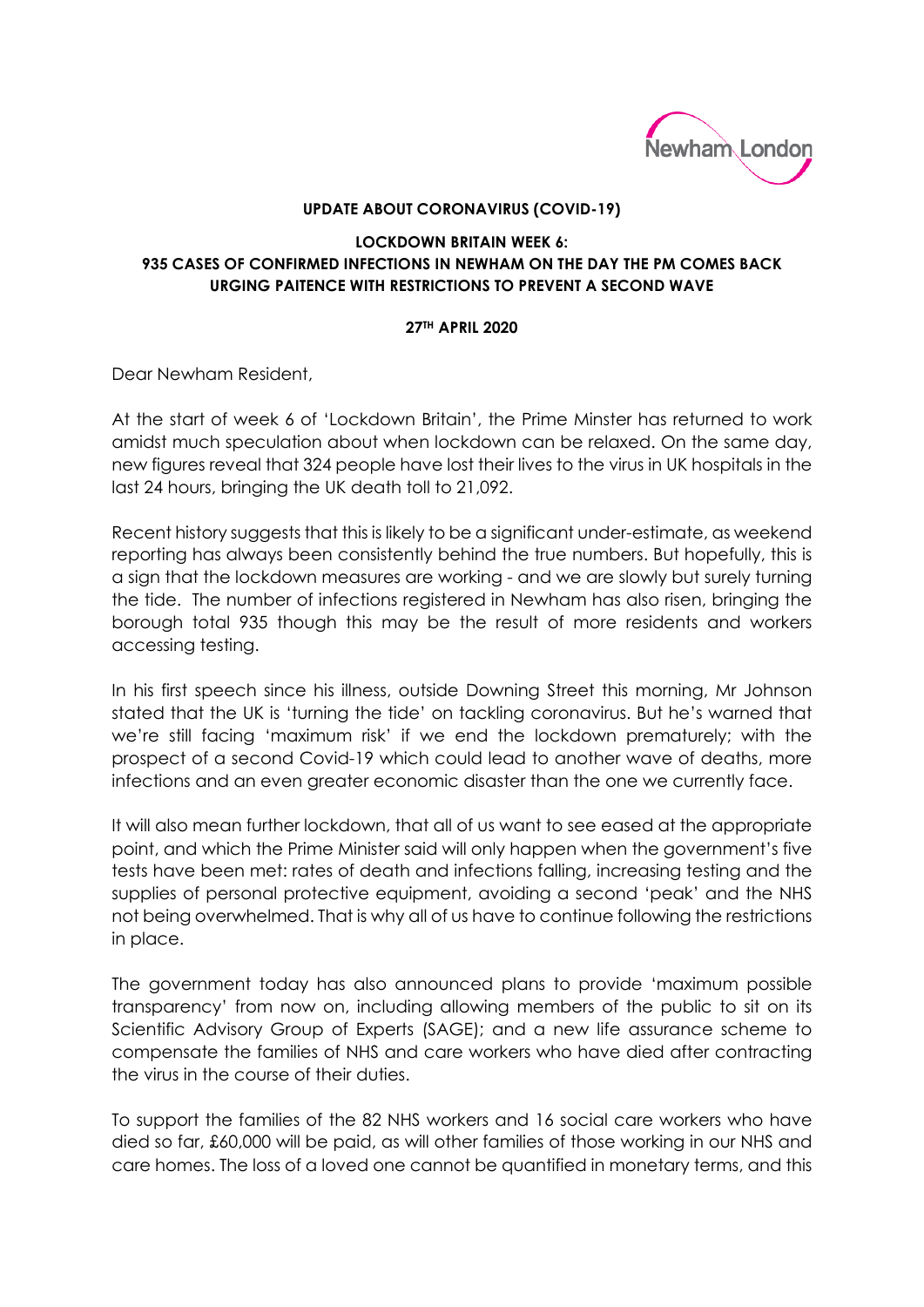needn't have been required if the planning, testing and PPE equipment were already in place.

This grim reality only highlights how deadly Covid-19 is, and thankfully I know that the majority of us here in Newham are following the lockdown requirements in place. Regretfully a small number in our borough aren't. Over the weekend, myself and councillors have received a number of complaints about the activities in our parks, such as football, sunbathing and picnics – as well a failure to follow the rules around social distancing and gathering on our popular high streets.

While the council does not have the power to enforce the restrictions (because under the Coronavirus Act only the police can), we do monitor the situation in our parks and high streets and liaise with the local police force.

If you have any concerns, you can contact Newham Police direct on 101 (for those on twitter, you can follow them on @MPSNewham), and also report to your local ward councillors who will pass on to the Council's Covid-19 control unit which works closely with the police – you can find details of your councillors here: [https://mgov.newham.gov.uk/mgFindMember.aspx.](https://mgov.newham.gov.uk/mgFindMember.aspx)

Tomorrow is [International Workers' Memorial Day](https://www.tuc.org.uk/international-workers-memorial-day-iwmd) and at 11am there will be a minute's silence for the victims being observed across the country. At the Council, I'll be encouraging all staff and councillors, wherever they are, to stop what they are doing and take part in a collective silence in memory of our heroic workers who have died from Covid-19 serving their communities during this desperate time.

This includes two local heroes, Betty and Ken Hill from Plaistow, who died within 24 hours of each other having contracted the virus. The couple had been together for 40 years, and were well known to us at the council, because Ken was the secretary of the East Ham branch of the Royal British Legion and we worked with him to organise the annual Remembrance Day event in East Ham's Central Park.

Our deepest sympathy go out to their family, friends and fellow Legionnaires; alongside the families of all those who have died because of coronavirus.

As we enter week six of lockdown, please do not give up your resolve, continue to practise social distancing and hygiene measures, let's not risk slipping back and allowing the virus another chance. So please stay safe, and protect the fragile recovery we have worked so hard to achieve.

## **Best wishes,**

*Rokhsana Fiaz Mayor of Newham*